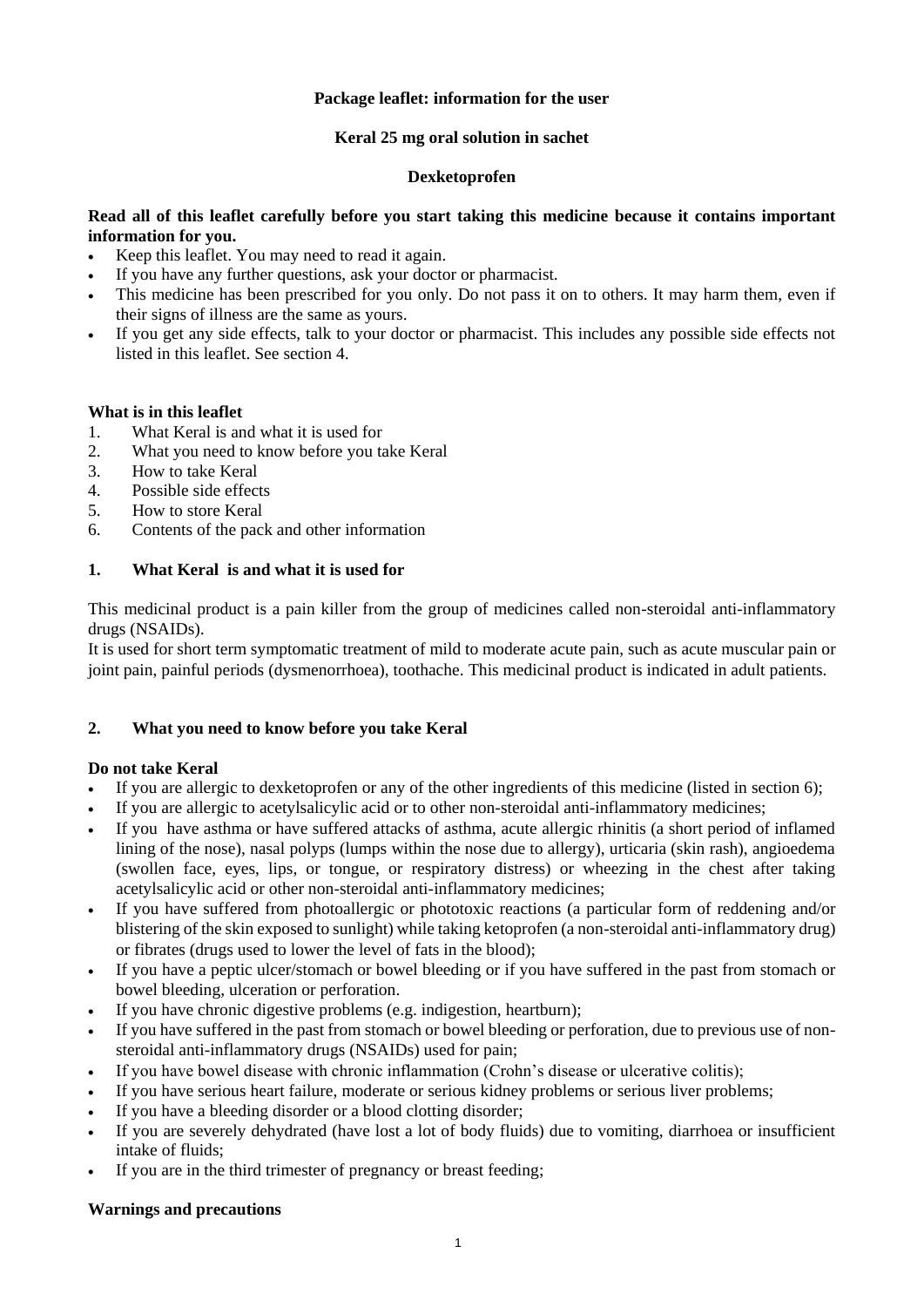Talk to your doctor or pharmacist before taking Keral:

- If you suffer from allergy, or if you have had allergy problems in the past;
- If you have kidney, liver or heart problems (hypertension and/or heart failure) as well as fluid retention, or have suffered from any of these problems in the past;
- If you are taking diuretics or you suffer from very poor hydration and reduced blood volume due to an excessive loss of fluids (e.g. from excessive urination, diarrhoea or vomiting);
- If you have heart problems, previous stroke or think that you might be at risk of these conditions (for example if you have high blood pressure, diabetes or high cholesterol or are a smoker) you should discuss your treatment with your doctor or pharmacist. Medicines such as Keral may be associated with a small increased risk of heart attack ("myocardial infarction") or cerebrovascular accident (stroke). Any risk is more likely with high doses and prolonged treatment. Do not exceed the recommended dose or duration of treatment;
- If you are elderly: you may be more likely to suffer from side effects (see section 4). If any of these occur, consult your doctor immediately;
- If you are a woman with fertility problems (This medicine may impair your fertility, therefore you should not take it if you are planning to become pregnant or you are doing fertility tests);
- If you suffer from a disorder in the formation of blood and blood cells;
- If you have systemic lupus erythematosus or mixed connective tissue disease (immune system disorders that affect connective tissue);
- If you have suffered in the past from a chronic inflammatory disease of the bowel (ulcerative colitis, Crohn's disease);
- If you have or have suffered in the past from other stomach or bowel problems;
- If you have an infection please see heading "Infections" below;
- If you are taking other medicines that increase the risk of peptic ulcer or bleeding, e.g. oral steroids, some antidepressants (those of the SSRI type, i.e. Selective Serotonin Reuptake Inhibitors), agents that prevent blood clots such as aspirin or anticoagulants such as warfarin. In such cases, consult your doctor before taking this medicinal product: he/she may want you to take an additional medicine to protect your stomach (e.g. misoprostol or medicines that block the production of stomach acid).
- If you suffer from asthma combined with chronic rhinitis, chronic sinusitis, and/or nasal polyposis as you have a higher risk of allergy to acetylsalicylic acid and/or NSAIDs than the rest of the population. Administration of this medicine can cause asthma attacks or bronchospasm, particularly in patients allergic to acetylsalicylic acid or NSAIDs.

#### **Infections**

Dexketoprofen may hide signs of infections such as fever and pain. It is therefore possible that this medicine may delay appropriate treatment of infection, which may lead to an increased risk of complications. This has been observed in pneumonia caused by bacteria and bacterial skin infections related to chickenpox. If you take this medicine while you have an infection and your symptoms of the infection persist or worsen, consult a doctor without delay.

#### **Children and adolescents**

Dexketoprofen has not been studied in children and adolescents. Therefore, safety and efficacy have not been established and the product should not be used in children and adolescents.

#### **Other medicines and Keral**

Tell your doctor or pharmacist if you are taking, have recently taken or might take any other medicines, including medicines obtained without a prescription. There are some medicines that should not be taken together and others that may need a dose adjustment if used together.

Always inform your doctor, dentist or pharmacist if you are using or receiving any of the following medicines in addition to this product:

Inadvisable combinations:

- Acetylsalycilic acid, corticosteroids or other anti-inflammatory drugs
- Warfarin, heparin or other medicines used to prevent blood clots
- Lithium, used to treat certain mood disorders
- Methotrexate (anti-cancer medicine or immunosuppressant), used at high doses of 15 mg/week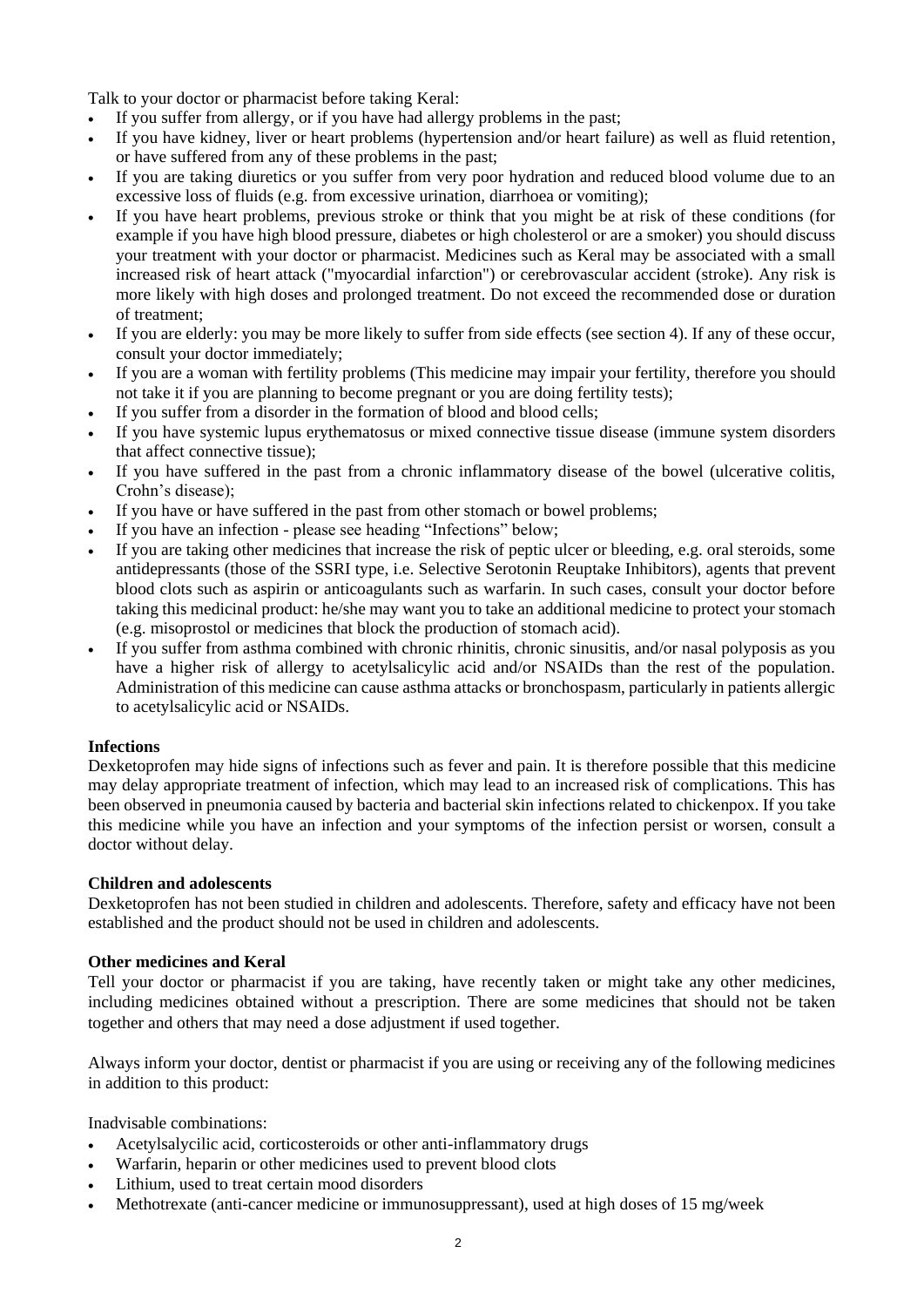- Hydantoins and phenytoin, used for epilepsy
- Sulphametoxazole, used for bacterial infections

Combinations requiring precautions:

- ACE inhibitors, diuretics and angiotensin II antagonists, used for high blood pressure and heart problems
- Pentoxifylline and oxpentifylline, used to treat chronic venous ulcers
- Zidovudine, used to treat viral infections
- Aminoglycosides antibiotics, used to treat bacterial infections
- Sulfonylureas (e.g. chlorpropamide and glibenclamide), used for diabetes
- Methotrexate, used at low doses, less than 15 mg/week

Associations to be considered carefully:

- Quinolone antibiotics (e.g. ciprofloxacin, levofloxacin) used for bacterial infections
- Cyclosporin or tacrolimus, used to treat immune system diseases and in organ transplant
- Streptokinase and other thrombolytic or fibrinolytic medicines, i.e. medicines used to break-up blood clots
- Probenecid, used in gout
- Digoxin, used to treat chronic heart failure
- Mifepristone, used as an abortifacient (to terminate a pregnancy)
- Antidepressants of the selective serotonin reuptake inhibitors type (SSRIs)
- Anti-platelet agents used to reduce platelet aggregation and the formation of blood clots
- Beta-blockers, used for high blood pressure and heart problems
- Tenofovir, deferasirox, pemetrexed.

If you have any doubt about taking other medicines with Keral, consult your doctor or pharmacist.

## **Keral with food, drink and alcohol**

It is recommended to take it with meals to reduce the possibility of causing stomach upsets (see section 3 "Method of administration").

You should not drink alcohol while using this medicinal product. Some side effects, such as those affecting gastrointestinal tract or the central nervous system can be more likely when alcohol is taken at the same time as Keral.

#### **Pregnancy, breast-feeding and fertility**

Do not use this medicinal product during the final three months of pregnancy or when breast feeding. If you are pregnant, think you may be pregnant or are planning to have a baby, ask your doctor or pharmacist for advice before taking this medicine, as Keral may not be right for you.

Use of this medicinal product should be avoided by women who are planning a pregnancy or are pregnant. Treatment at any time in pregnancy should only take place as directed by a doctor.

The use of this medicinal product is not recommended while attempting to conceive or during investigation of infertility.

With regard to potential effects on female fertility, see also section 2, "Warnings and precautions".

#### **Driving and using machines**

This medicinal product may slightly affect your ability to drive and handle machines, due to the possibility of dizziness or drowsiness and visual disturbances as side effects of treatment. If you notice such effects, do not drive or use machines until the symptoms wear off. Ask your doctor for advice.

#### **Keral contains sodium**

This medicine contains less than 1 mmol sodium (23 mg) per dosage unit, that is to say essentially 'sodiumfree'.

#### **Keral contains methyl parahydroxybenzoate (E 218)**

This medicine may cause allergic reactions (possibly delayed) as it contains methyl parahydroxybenzoate.

#### **Keral contains sucrose**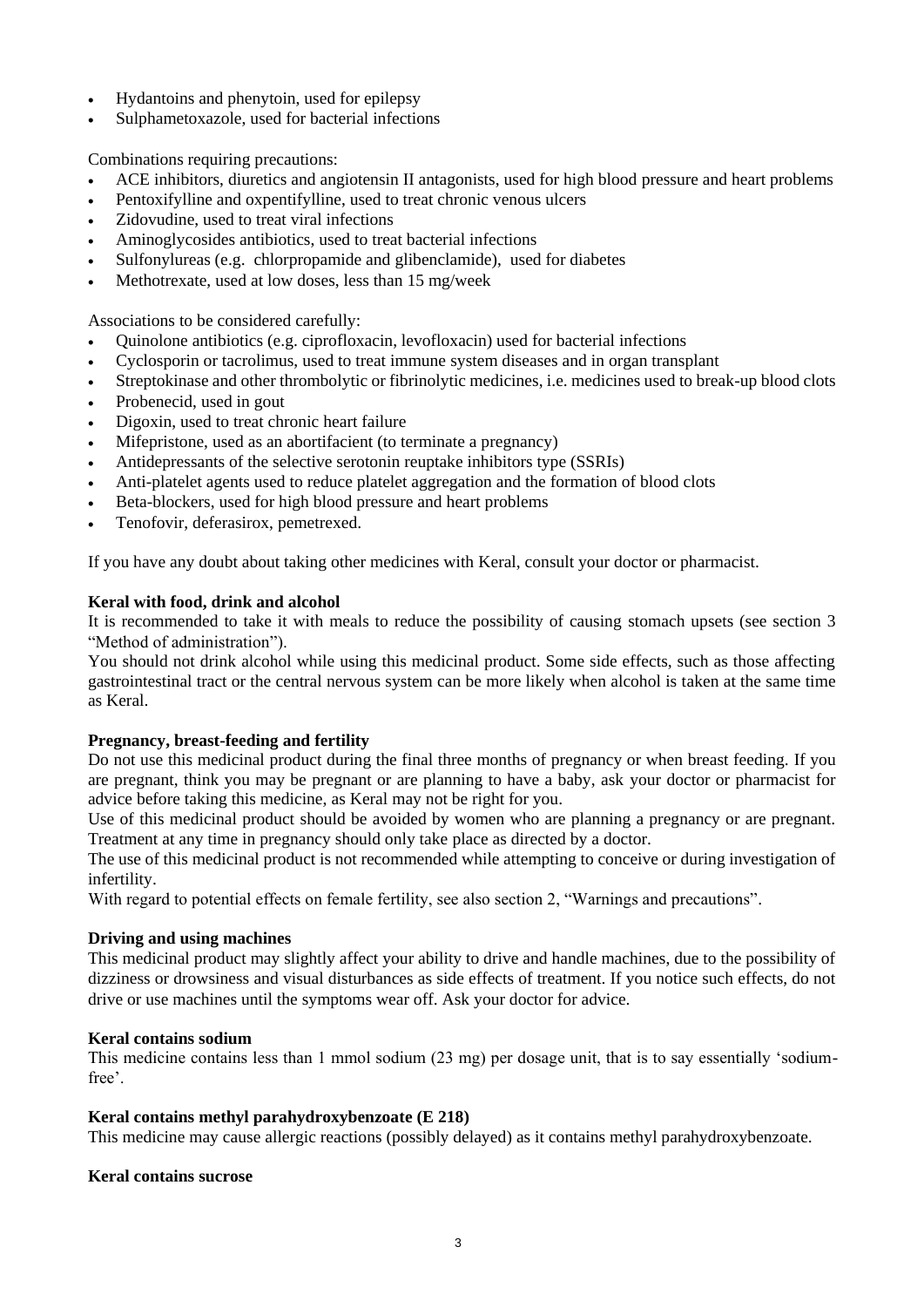If you have been told by your doctor that you have intolerance to some sugars, contact your doctor before taking this medicine.

This medicine contains 2.0 g of sucrose per dose. This should be taken into account in patients with diabetes mellitus.

# **3. How to take Keral**

Always use this medicine exactly as your doctor has told you. Check with your doctor if you are not sure. The dose that you need depends on the type, severity and duration of your pain. Your doctor will tell you how many sachets you must take daily, and for how long.

The lowest effective dose should be used for the shortest duration necessary to relieve symptoms. If you have an infection, consult a doctor without delay if symptoms (such as fever and pain) persist or worsen (see section 2).

## *Adults from the age of 18*

The recommended dose is generally 1 sachet (25 mg of dexketoprofen) every 8 hours, with no more than 3 sachets daily (75 mg).

If you are elderly, or if you suffer from kidney or liver problems, you should start treatment with a total daily dose of no more than 2 sachets (50 mg of dexketoprofen).

In elderly this initial dose can later be increased to that generally recommended (75 mg) if dexketoprofen has been well tolerated.

#### **Use in children and adolescents**

This medicine should not be used in children and adolescents (under age 18).

#### **Method of administration**

The oral solution may be taken directly from the sachet or after stirring the whole content in a glass of water. Once the sachet opens, take all its content.

Take the sachets with food, as it helps to decrease the risk of stomach or bowel side effects (see also section 2 in this leaflet). If your pain is intense and you need a quicker relief, take the sachets on an empty stomach, i.e. at least 15 minutes before meals, as this helps the medicine start working a little faster.

# **If you use more Keral than you should**

If you use too much of this medicine, tell your doctor or pharmacist immediately or go to the emergency department of your nearest hospital. Please remember to take this medicine pack or this leaflet with you.

#### **If you forget to use Keral**

Do not take a double dose to make up for a forgotten sachet. Take the next regular dose when it is due (according to section 3 "How to take Keral").

If you have any further questions on the use of this medicine, ask your doctor or pharmacist.

#### **4. Possible side effects**

Like all medicines, this medicine can cause side effects, although not everybody gets them.

Possible side effects are listed below according to how likely they are to occur. Because the peak plasma levels of dexketoprofen for the oral solution formulation are higher than those reported for the tablet formulation, a potentially increased risk for side (gastrointestinal) effects cannot be excluded.

#### **Common side effects (may affect up to 1 in 10 people):**

Nausea and/or vomiting, mainly upper quadrants abdominal pain, diarrhoea, digestive problems (dyspepsia).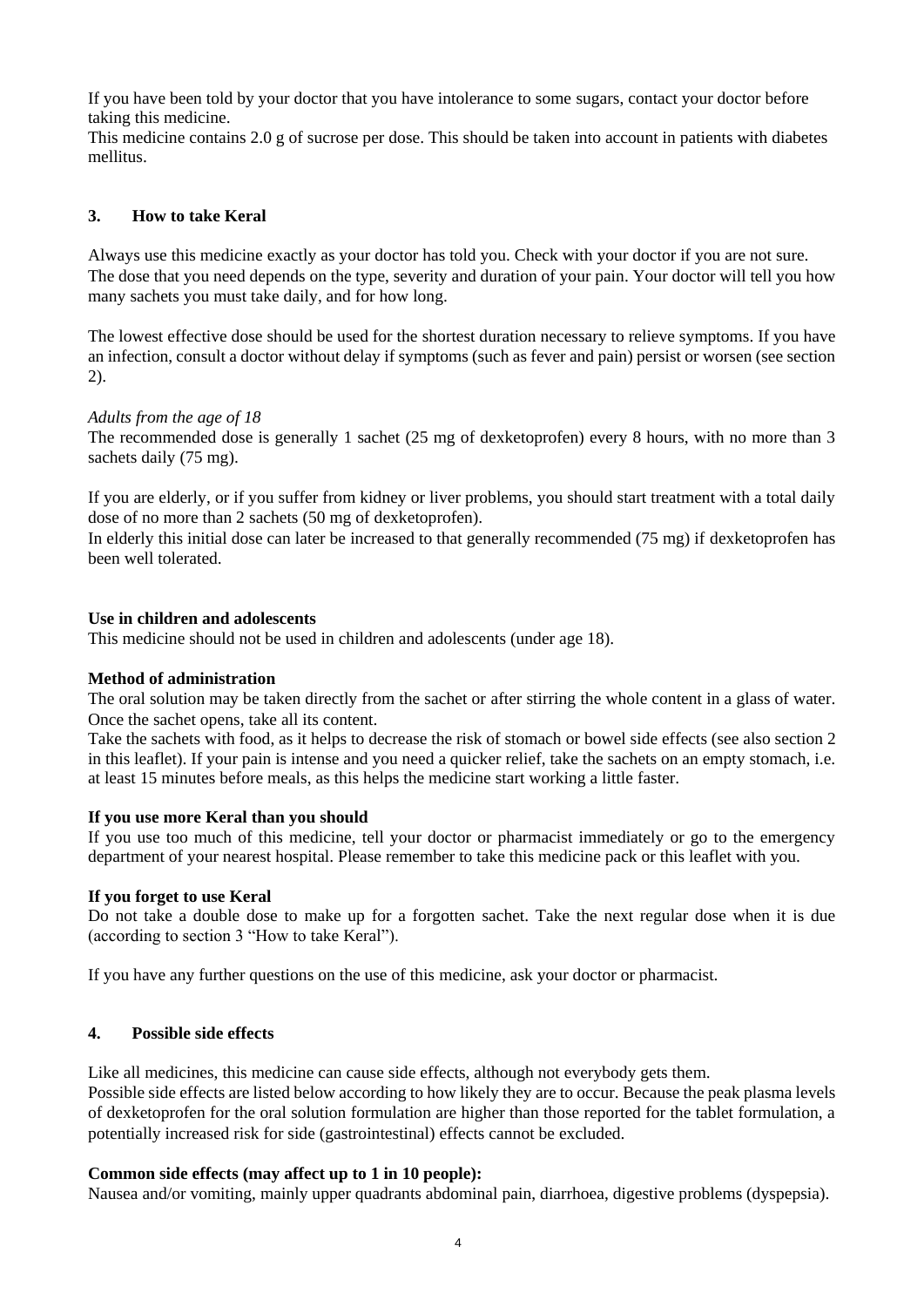#### **Uncommon side effects (may affect up to 1 in 100 people):**

Spinning sensation (vertigo), dizziness, sleepiness, disturbed sleep, nervousness, headache, palpitations, flushing, inflammation of the stomach lining (gastritis), constipation, dry mouth, flatulence, skin rash, tiredness, pain, feeling feverish and shivering, generally feeling unwell (malaise).

## **Rare side effects (may affect up to 1 in 1,000 people):**

Peptic ulcer, peptic ulcer perforation or bleeding (which may be seen as vomiting blood or black stools), fainting, high blood pressure, too-slow breathing, water retention and peripheral swelling (e.g. swollen ankles), laryngeal oedema,, loss of appetite (anorexia), abnormal sensation, itchy rash, acne, increased sweating, back pain, passing water frequently, menstrual disorders, prostate problems, abnormal liver function tests (blood tests), liver cell injury (hepatitis), acute renal failure.

## **Very rare (may affect up to 1 in 10,000 people):**

Anaphylactic reaction (hypersensitive reaction which may also lead to collapse), open sores on skin, mouth, eyes and genital areas (Stevens Johnson and Lyell's syndromes), face swelling or swelling of the lips and throat (angioedema), breathlessness due to narrowing of the airways (bronchospasm), shortness of breath, fast heartbeat, low blood pressure, inflammation of the pancreas, blurred vision, ringing in the ears (tinnitus), sensitive skin, sensitivity to light, itching, kidney problems. Reduced white blood cell count (neutropenia), fewer platelets in the blood (thrombocytopenia).

Tell your doctor immediately if you notice any stomach/bowel side effects at the start of treatment (e.g. stomach pain, heartburn or bleeding), if you have previously suffered from any such side effects due to longterm use of anti-inflammatory drugs, and especially if you are elderly.

Stop using this medicine as soon as you notice the appearance of a skin rash, or any lesion inside the mouth or on the genitals, or any sign of an allergy.

During treatment with non-steroidal anti-inflammatory drugs, fluid retention and swelling (especially in the ankles and legs), increased blood pressure and heart failure have been reported.

Medicines such as Keral may be associated with a small increased risk of heart attack ("myocardial infarction") or cerebrovascular accident (stroke).

In patients with immune system disorders that affect connective tissue (systemic lupus erythematosus or mixed connective tissue disease), anti-inflammatory medicines may rarely cause fever, headache and neck stiffness.

The most commonly-observed adverse events are gastrointestinal in nature. Peptic ulcers, perforation or gastrointestinal bleeding, sometimes fatal, particularly in the elderly, may occur.

Nausea, vomiting, diarrhoea, flatulence, constipation, dyspepsia, abdominal pain, melaena,

haematemesis, ulcerative stomatitis, worsening of colitis and Crohn's disease have been reported following administration. Less frequently, inflammation of the stomach lining (gastritis) has been observed.

As with other NSAIDs aseptic meningitis, which might predominantly occur in patients with systemic lupus erythematosus or mixed connective tissue disease and haematological reactions (purpura, aplastic and haemolytic anaemia, and rarely agranulocytosis and medullar hypoplasia) may appear.

#### **Reporting of side effects**

If you get any side effects, talk to your doctor or pharmacist. This includes any possible side effects not listed in this leaflet. You can also report side effects directly via the HPRA Pharmacovigilance Website: [www.hpra.ie.](http://www.hpra.ie/) By reporting side effects you can help provide more information on the safety of this medicine.